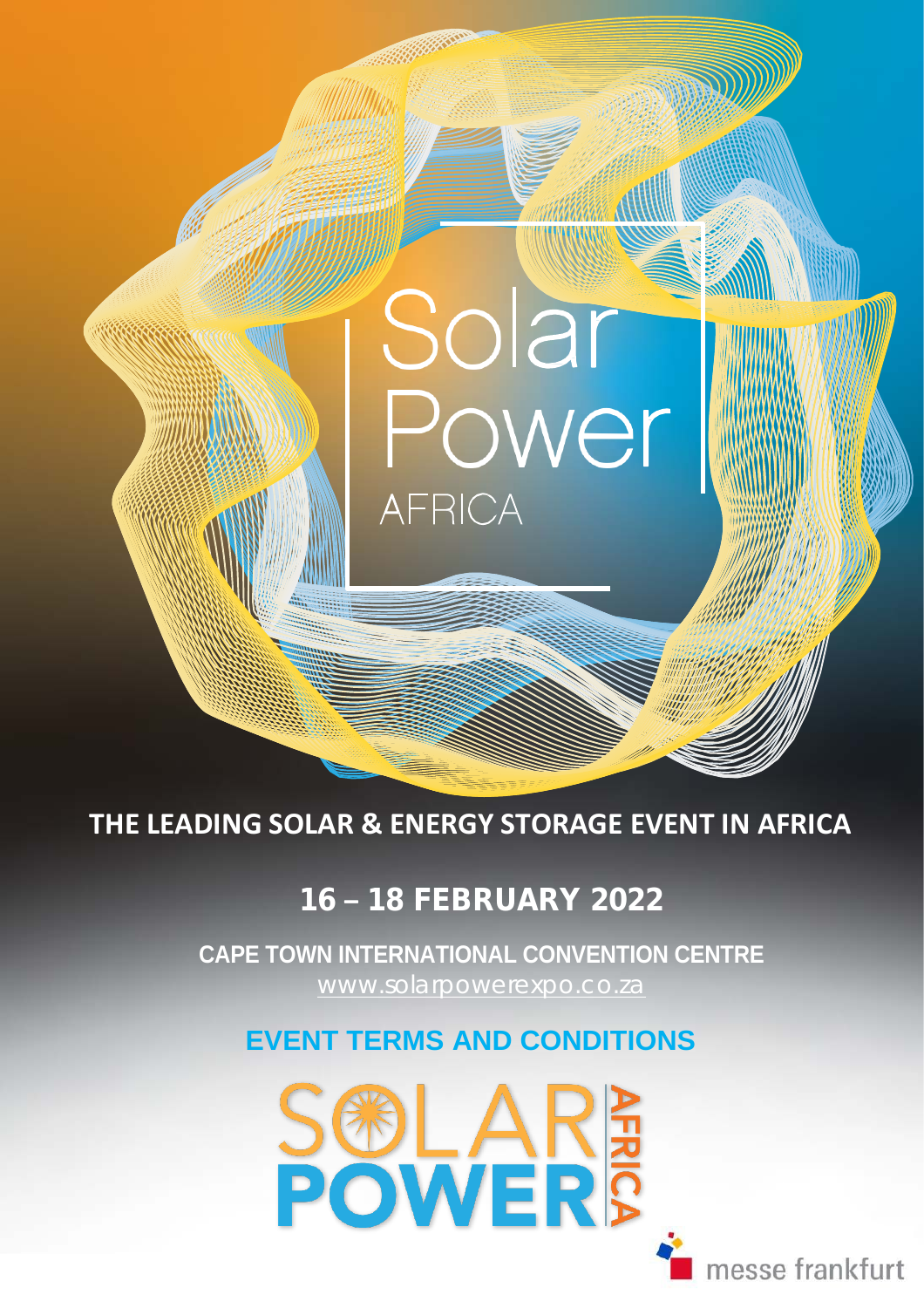### **EVENT TERMS AND CONDITIONS**

### **EVENT TERMS AND CONDITIONS**

#### **1 DEFINITIONS**

In the context of this document, the following terms and defined meanings shall apply.

- 1.1 "Organizer" shall mean Messe Frankfurt South Africa (Pty) Ltd.<br>12 "Exhibitor" shall mean the company that is the signatory
- "Exhibitor" shall mean the company that is the signatory to this Agreement and includes all employees or agents of such. In the case of "joint ventures" howsoever described, the Exhibitor is deemed to have obtained the consent of all the individual participants to the terms and conditions of this contract.
- 1.3 "Exhibition" shall mean the event described on the front of this Agreement.
- 1.4 "Facility" shall mean a defined portion of the exhibition facilities as shall be specifically allocated by the Organizer to the Exhibitor and more fully defined on the face hereof.
- 1.5 "Venue" shall mean the immovable property including all improvements, exhibition halls, buildings and structures.
- 1.7 "Agreement" shall mean the Agreement to Exhibit concluded between the Organizer and the Exhibitor in terms of which the Facility is hired for the Exhibition which is governed *inter alia* by the General Rules and Regulations for Exhibitors (the "Rules"); the Venue Rules and Regulations for Tenants; the Occupational Health and Safety Act of 1993; the Disaster Management Act No. 57 of 2002 and the municipal by-laws of the City and all applicable emergency legislation. The Rules will be made available to the Exhibitor and shall be deemed to be conditions of this Agreement and the Exhibitor acknowledges that a copy of such Rules were exhibited and made available to it prior to the Exhibitor signing this Agreement. The Rules will be incorporated in the Exhibitors Manual published by the Organ- izer prior to the Exhibition. The Exhibitor shall comply and cause third parties as well as invitees to comply with all provisions of the Rules.
- 1.8 The Agreement together with the Rules and Regulations of the Exhibition constitutes the entire agreement between the parties and no warranty, representation, promise, amendment, alteration, variation or waiver of the terms and conditions shall be of any force and effect unless reduced to writing and signed by both parties.
- 1.9 This Agreement shall be governed by the laws and customs of the Republic of South Africa.
- 1.10 In this Agreement words relating to the singular shall include the
- 1.11 plural and vice versa; words relating to any gender shall include the other genders; and words relating to natural persons shall include associations of persons having status by statute or common law and vice versa.
- 1.12 No delay or admission by either party hereto in exercising any of its rights under this Agreement shall be construed by the other as a waiver thereof or as acquiescence in a default, nor as any novation of this Agreement, any exercise of only part of the right or rights aforesaid shall similarly not preclude subsequent enforcement of any such right or rights as may have been fully exercised.

### 2.1 **BASIC AGREEMENT**<br>2.1 The Organizer hereby

- The Organizer hereby grants the rights to the Exhibitor to use the Facility to its full potential at the Venue for the duration of the Exhibition, including build-up and breakdown periods, upon the terms and conditions set out in this Agreement.
- 2.2 The Exhibitor acknowledges receiving the said grant to the Facility upon the basis of a *voetstoots* receipt acknowledging further having fully inspected same to have found the Facility in all respects to its total satisfaction, same being received in good condition as it prevails at the commencement of the period of the Exhibition.
- 2.3 Allocation of the Facility shall be made on the face of this Agreement and shall be duly signed by the Exhibitor or a person duly authorized by the Exhibitor. Where the Exhibitor is acting as an agent, factor or licensee or in any other case where the Exhibitor is not acting as a principal, the Exhibitor shall disclose the name of its principal. This allocation shall not be binding on the Organizer until accepted on its behalf by a duly authorized employee signing in the space provided for on the face hereof. Pending acceptance hereof, the allocation cannot be withdrawn and upon such acceptance shall be an
- 2.4 agreement binding between the Exhibitor and the Organizer, the Exhibitor being obliged to exhibit. A duly signed copy of this Agreement shall be forwarded to the Exhibitor after acceptance by the Organizer.
- 2.5 Upon signing of this agreement, the exhibitor shall pay the Organizer the full amounts, by the required date, stipulated on the first page of this agreement. When acceptance is after the: last due date, then the full amount due in respect of the Facility shall immediately be payable. Interest at a rate of prime plus 2% per annum shall be charged on all amounts that are overdue by the Exhibitor to the Organizer from the date such amount is due until the date of payment received.
- 2.6 Should the Exhibitor fail to:
- 2.6.1 make any of the payments referred to in clause 2.4 hereof; or
- 2.6.2 exhibit; or
- 2.6.3 abide by any other terms of this Agreement. Then in such event/s the Organizer shall have the right, but not be obliged to cancel this Agreement without notice and to reallocate the Facility (or any other Facility allocated in terms of this Agreement), in which event the Exhibitor shall remain liable to the Organizer for all amounts due in terms hereof and furthermore be liable to the Organizer for any damages incurred as a result of any of the foregoing event/s.
- 2.7 **Cancellation**
- 2.7.1 The Agreement may not be cancelled and shall remain in force until all outstanding payments have been met. Any exhibitor who elects not to make use of the Facility sold in terms of the Agree- ment will remain liable for the full amount of this Agreement.
- 2.7.2 Notification by the Exhibitor to cancel this Agreement, which notice may be accepted or rejected by the Organizer in their sole and absolute discretion, shall be deemed a breach of this Agreement entitling the Organizer to:
	- a) claim payment of all amounts outstanding in terms hereof notwithstanding that the due dates for payments have not arrived and/or the Exhibition is to take place at a future date; or
	- b) to reallocate the Facility provided for in terms hereof and place other exhibitors into such Facility without compensation to the Exhibitor and retain all amounts paid in terms hereof; or
	- c) claim damages for any expenses as may have been incurred by the Organizer arising directly or indirectly out of the breach of this Agreement by the Exhibitor.
- 2.7.3 Should notice of intended cancellation be received by the Organizer at least 3 months prior to the Exhibition, 40% of the full contract price shall constitute an agreed liquidated damages amount which the Organizer shall be entitled to retain, the balance of any monies held by it to be reimbursed to the Exhibitor.
- 2.7.4 Should the Exhibitor seek to cancel the Agreement within 3 months or less prior to the Exhibition it will not become entitled to the refund of any monies, it being acknowledged that the Organizer will not in the circumstances be able to mitigate its losses by way of obtaining any replacement Exhibitor for the Facility, the full contract value will consequently in such circumstances remain owing and payable by the Exhibitor to the Organizer.
- 2.8 The signatory hereto warrants:
- 2.8.1 in the case of a company, he is a director thereof;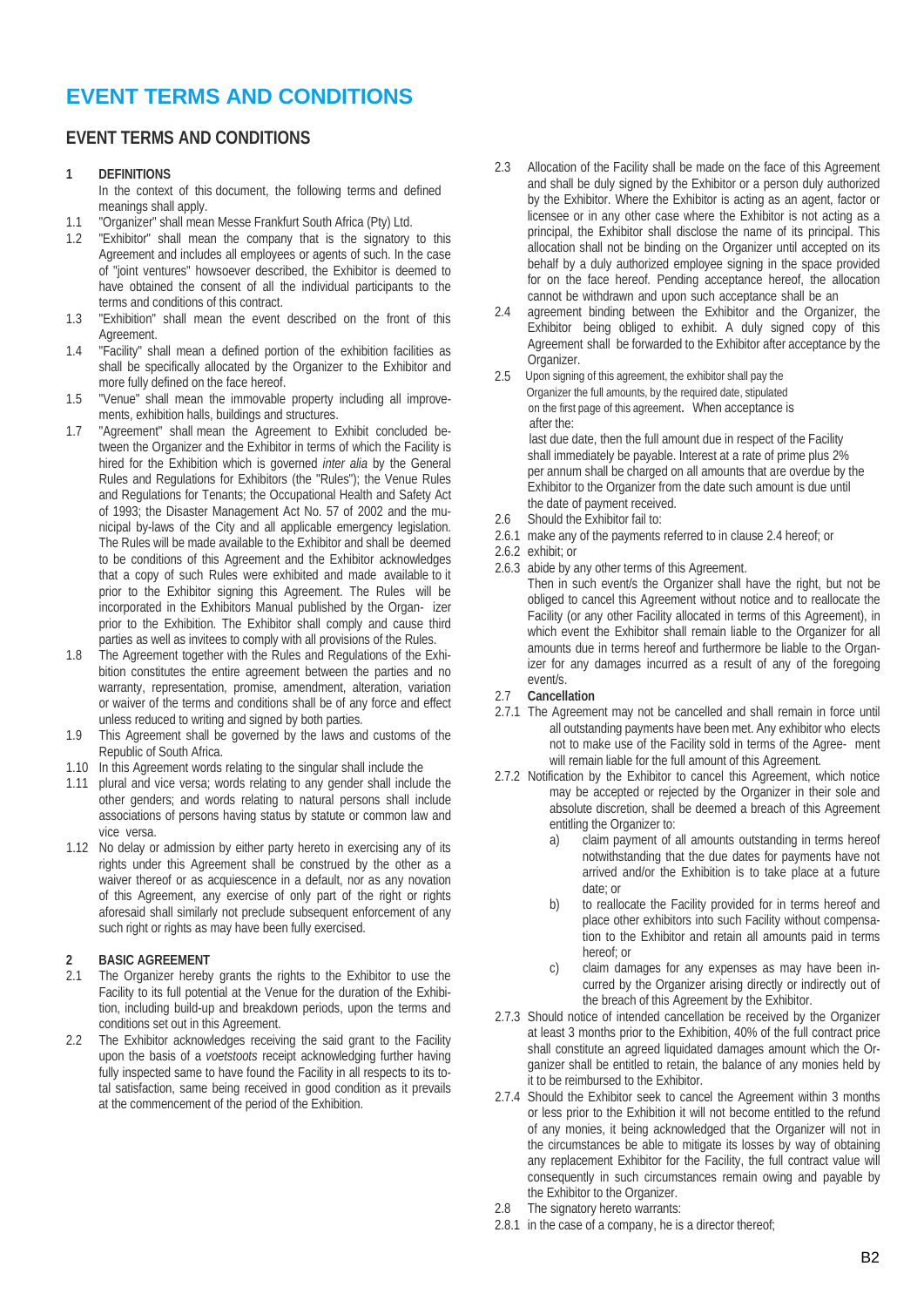- 2.8.2 in the case of a closed corporation, he is a member thereof;
- 2.8.3 in the case of a partnership, he is a partner thereto;
- 2.8.4 in the case of a sole proprietorship, he is the sole proprietor thereof;
- 2.8.5 in the case of a government institution or association, he is a duly
- authorized servant thereof; 2.8.6 in the case of none of the above, the person signing this Agreement is duly authorized thereto.
- 2.9 If the Exhibitor is a company or closed corporation, or any other legal body other than a natural person, the person signing this Agreement on behalf of the Exhibitor hereby binds himself/herself joint and severally in favour of the Organizer as surety for and co-principle debtor with the Exhibitor for the due and punctual performance of an compliance by the Exhibitor with its obligations to the Organizer in terms of the Agreement.

# **3 CONDITIONS OF PAYMENT**

- Any dispute by the exhibitor with any exhibition event services provided the Organizer or any affiliate, or with the amount charged for same shall be reported to the Organizer, in writing, within 3 days from the date of invoice relating to same, time being of the essence (but such dispute shall not affect the Exhibitor's obligation to make payment within 14 days as set out below). Failure to report any such dispute within such time shall constitute a waiver of any claim by the Exhibitor with respect to such dispute. whether sums are due under contract or open account. It is understood that all invoices are due within 14 days of the due date stipulated on the invoice.
- 3.2 The Organizer reserves the right to make an additional charge to the Exhibitor equal to any amount charged to them for any services supplied whether specifically ordered or not. The Organizer accepts no responsibility for breakdown or failure of any of the services provided for or in connection with the Exhibition.
- 3.3 Should timely payments not be made as stated the Exhibitor agrees to pay all collection agency fees and expenses, and other costs of collection, including reasonable attorney fees and court costs that may be incurred by the Organizer or any affiliate in pursuing and collecting payment. The liability of the Exhibitor shall be joint and several with third parties. The party executing this Agreement on behalf of the Exhibitor acknowledges that it has the authority to do so and that by its execution it has cause the Exhibitor and third parties to be jointly and severally bound by the terms hereof. The Exhibitor represents that third parties will immediately be notified of the terms hereof. Notwithstanding to whom bills are rendered the Exhibitor and third parties shall remain jointly and severally obliged to pay to the Organizer the amount of any bills rendered by the Organizer within the time specified and until payment in full is received. Payment by the Exhibitor to third parties or by third parties to the Exhibitor shall not constitute payment to the Organizer.
- 3.4 Whilst the Agreement shall have become established as detailed herein, all rights and benefits flowing therefrom in favour of the Exhibitor shall remain suspended until the Exhibitor shall have fully paid the agreed contract price to the Organizer.
- 3.5 Payment by the Exhibitor of the specified deposit together with its conveyance in the appropriate form of the Agreement to the Organizer will convert the allocation to a secured and confirmed Facility pending the final payment of the outstanding contract price by the Exhibitor in terms of Clause 3.4.
- 3.6 Until such time as the specified deposit shall have been paid in terms of 3.5, the allocation of the Facility shall remain of a tentative nature, and at all times free to be re-allocated by the Organizer to any alternate Exhibitor in its sole discretion and upon simple noticed to that effect being given to the former Exhibitor. A failure to pay any contract monies in strict accordance with the stipulated times for payment, will constitute a material breach of the Agreement.
- 3.7 Only for as long as the Exhibitor shall have maintained all payments in terms of the Agreement on the due date/s, will it be entitled to receive access to its reserved Facility as may be necessary in the furtherance of its planning for the Exhibition.

3.8 Payments made by post will only have been validly made when the payment is received by the Organizer and, if made in terms of any instrument other than cash, when such instrument has been honoured. Furthermore, the Exhibitor bears the risk of such payment not being delivered by post timeously or at all whether as a result of loss, theft, delay or any other reason.

## **4 BREACH**

- In the event of a breach by any party or any term or condition of this Agreement, the aggrieved party shall only be entitled to seek relief in terms hereof, after giving to the default party written notice to remedy same within the following parameters.
- 4.1.1 should the breach materialize within the period of 3 months prior to the commencement date of the Exhibition, 5 days;
- 4.1.2 should the breach materialize within the 2 months prior to the commencement date of the Exhibition, 24 hours;
- 4.1.3 should the breach materialize during the Exhibition, 5 hours, these hours to run daily between the period of 08h00 – 17h00 daily.
- 4.2 By virtue of the inherent nature of the Exhibition time, as contemplated in 4.1 is acknowledged by all parties to be of the absolute essence.
- 4.3 Without prejudice to any other rights whether under common law or in terms of the Agreement the parties reserve their right to any other or additional claim or claims which the aggrieved party may have against the defaulting party in Law, and in the event of a breach of any term or condition of the Agreement, not being remedied the aggrieved party shall have the right and option forthwith either to cancel the Agreement or to institute proceedings for specific performance against the party in breach and without any further notice, with or without any additional claim for damages arising from such breach.
- 4.4 All legal costs incurred shall be recoverable by the aggrieved party on the scale of attorney and own client.
- 4.5 The domicillium et executandi shall be those addresses of the Exhibitor and the Organizer as recorded on the face of the Agreement.

### **5 USE OF THE FACILITY**

- The exhibitor contracts to use the Facility for the duration of the Event in conformity with Organizer guidelines. The Organizer has the right to reallocate the stand at its discretion. The Exhibitor and its representatives shall conduct themselves in a business-like manner. In cases of disruptive and/or unprofessional behaviour the Organizer and/or the Exhibitor has the right to ask disruptive individuals to leave its Facility. The Organizer reserves the right to revoke participation from such individuals. Exhibitors may not obstruct overall view or hide the exhibits of others.
- 5.2 It will be the responsibility of the exhibitor who contracts the space to maintain personnel in the Facility at all times during show hours. Any Exhibitor who starts to pack or dismantle their Facility prior to the close of the Exhibition will be charged a fee of R10,000 and may forfeit any seniority due to future shows.
- 5.3 Unusual or specifically built custom-built stands must have Organizer approval. The Organizer reserves the right to restrict or remove exhibits that are distracting or distract from the character of the Exhibition or which compromise the Health and Safety regulations governing the Exhibition. Stands must be set up prior to the opening of the Exhibition. Management has the right to re-allocate a Facility at its discretion if the Exhibitor has not appeared or begun to set up the stand 48 hours prior to the opening of the Exhibition. The Exhibitor will assume the cost of any additional services/equipment required for their respective Facility.
- 5.4 The Exhibitor shall not assign, sublet, share or apportion the whole or any part of the Facility or have representatives, products, equipment, signs or printed materials from other than its own company contracted in the assigned space without the prior, written, consent of the Organizer.
- 5.5 All exhibitor promotional material and goods are limited to the designated Facility. The Exhibitor may not carry out publicity activities outside the boundary of the Facility or in front of the Venue without written permission from the Organizer.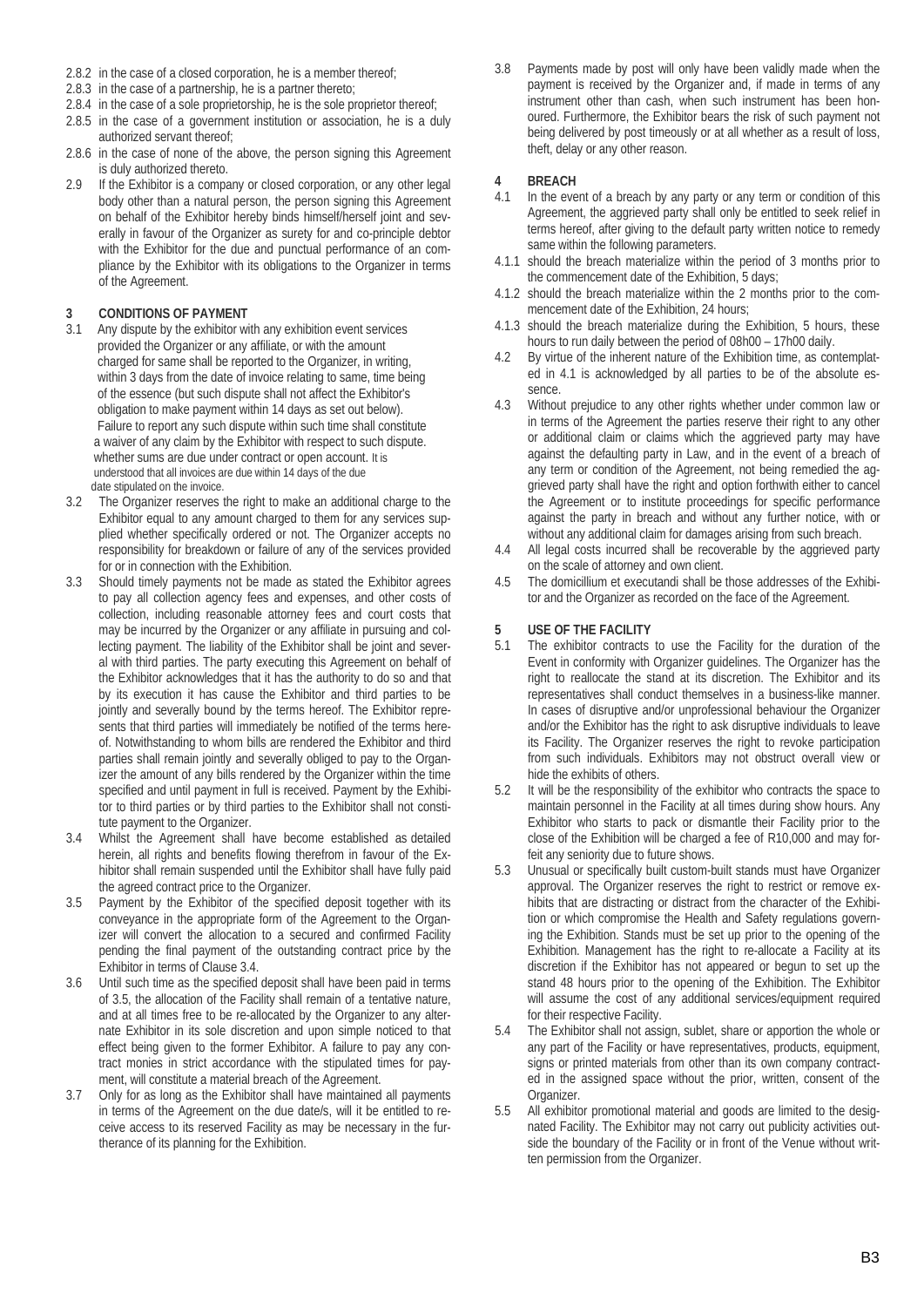Acoustic presentations are permitted only if they are arranged in a way that other exhibitors are not disturbed by them and visitors are not disturbed or hampered by them. The Organizer reserves the right to stop or cause to be stopped any publicity and/or presentation and/or acoustic events that have not been approved and do not meet the standards of the Exhibition.

- 5.6 The Organizer reserves the right to amend the Facility indicated on the face of the Agreement by an amount not exceeding 10%. In such event, the cost will automatically be adjusted at the rate per square metre quoted on the face hereof by the Organizer which will do everything possible to ensure that exhibition stands when built conform in layout to the plan provided to exhibitors. The Organizer shall not be held responsible in the event of modifications brought about by structural or other limitations. The Organizer shall furthermore have the right to another Facility if in the opinion of the Organizer such a move is necessary for the overall presentation and in the interest of the Exhibition.
- 5.7 Exhibitors shall be totally responsible for the cost of restoring to its original condition any part of the land or structure occupied by them which has been altered or damaged in any way. The exhibitor shall hold the Organizer safe and harmless for all loss or damage suffered by or arising from any act or default of any servant, agent or subcontractor of the Exhibitor.
- 5.8 All exhibits and stand fitting materials must be removed from the Venue by the close of the breakdown period, and the Exhibitor shall not enter, store or carry out any work at the Venue prior to the period stipulated by the Organizer. The Exhibitor will compensate the Organizer for any expenses incurred through failing to comply with this condition.
- 5.9 The Exhibitor shall not, without the prior written consent of the Organizer, display, exhibit or bring into the Venue any explosives, radioactive, flammable, dangerous or hazardous substances or any such item which may cause noxious fumes or make use of, or display any materials which may involve a danger to the health and safety of any person.

#### **6 PREVENTION OF PRODUCT PIRACY**

- 6.1 The Exhibitor undertakes to display exhibits manufactured, dealt with or stocked by it, or associate, or subsidiary organizations, or for which it is the accredited dealer agent, licensee or stockist.
- 6.2 The Exhibitor hereby declares bindingly and irrevocably that he himself created the products he is exhibiting or, respectively, that they are authorized copies or imitations of other suppliers or third parties.
- 6.3 The Exhibitor also undertakes to respect the priority property rights of third parties. If an infringement of property rights of any kind is brought to his attention during his participation in the Exhibition the Exhibitor hereby undertakes to remove the product/s concerned from his Facility. He expressly notes that, in the event of a violation of this undertaking and application of the requirement the Organizer is entitled to bar him from taking part in this and future Exhibitions.

# **7 INSURANCE**

- The Exhibitor must obtain his own insurance in respect of staff, vehicles, goods and displays. The Exhibitor is advised to take out the necessary insurance cover for all eventualities.
- The Organizer will not be responsible for the safety of any articles of any kind brought into the Exhibition by the Exhibitor, its servants, agents, contractors, and members of the public or any person of whatsoever nature. The Exhibitor is required to ensure that it is fully insured for the duration of the Exhibition, including build-up and breakdown periods, and shall furthermore take out and maintain such public liability insurance cover at its own cost in order to specifically ensure and safeguard the interests of the Organizer and all persons likely to enter upon the Facility and as may suffer any risk or personal injury or damage to property as a result.

### **8 EXCLUSION OF LIABILITY**

- The Exhibitor shall indemnify and hold the Organizer harmless in respect of all costs, claims, demands and expenses of whatsoever nature to which the Organizer may in any way be subject as a result of loss or injury arising to any person as herein before described however caused as a result of any act or default of the Exhibitor, its servants, agents, contractors, members of the public or any other persons of whatsoever nature.
- 8.2 The Organizer shall not be responsible for the loss or damage to any property of the Exhibitor or any other person, for the loss of, or damage or destruction to same by theft or fire or other cause whatsoever or of any loss or damage whatsoever sustained by any Exhibitor by reason of any defect in a building caused by fire, storm, lightning, national emergency, war, labour disputes, strikes or lockouts, civil disturbances, explosion, inevitable accident, *force majeure*, or any other cause not within the control of the Organizer, whether *ejusdem generis* or not, or for any loss or damage occasioned, if by reason of the happenings of any such events, the opening of the Exhibition is prevented or postponed or abandoned or a building becomes wholly or partially unavailable for the holding of the Exhibition. The Exhibitor will be liable for third party claims arising from their own stand fittings and for their proportion of the shell scheme and furthermore for physical loss or damage to the basic shell scheme stand. As the Organizer will accept no responsibility for any of the matters aforesaid, the Exhibitor must cover himself by insurance in respect thereof to any extent available and the Organizer reserves the right to demand sight of such a policy.
- 8.3 In no event shall the Exhibitor have any claim for damages of any kind against the Organizer in respect of any loss or damage consequential upon the prevention, postponement or abandonment of the Exhibition by reason of the happening of any of the events referred to in Clause 8.2 or otherwise, or of the Venue become wholly or partially unavailable for the holding of the Exhibition for reasons beyond the Organizer's control, and the Organizer shall be entitled to retain all sums paid by the Exhibitor or such part thereof as the Organizer shall consider necessary.
- 8.4 If, in the opinion of the Organizer, by re-arrangement or postponement of the period of the Exhibition or by substitution of another hall or building or any other reasonable manner the Exhibition can be carried through the contract for space shall be binding upon the parties except as to the size and position as to which any modification or rearrangement they consider necessary shall be determined by the organizer.
- 8.5 The Organizer shall not be liable for the number of visitors or sales generated from participation.
- 8.6 Exhibitors will be totally responsible for the obtaining of visas and customs clearances for their staff, agents, products or services and in no event shall there be any claim for damages or otherwise against the Organizer in respect of any loss or expense relating thereto.
- 8.7 In case the Organizer suffers any damage or is held responsible by third parties due to the non-compliance or due to any act or omission attributable to the Exhibitor or to third parties acting on behalf of or in the interests of the Exhibitor, then the Exhibitor shall indemnify and hold harmless the Organizer. The duty to indemnify and hold harmless the Organizer shall also apply to the Venue by the Exhibitor or by third parties acting on behalf of, or in the interests of the Exhibitor.

### **9 SAFETY AND LIABILITY**

- All national, provincial and municipal by-laws shall be observed during the Exhibition in the Facility. The exhibitor shall adhere to all safety regulations of the Venue (supplied in the Mandatory Section), directives by security personnel and the Organizer. The Exhibitor shall be liable for all damage to persons or property, economic losses which have been caused by stand construction, stand equipment, exhibits and any employees acting on its behalf. The exhibitor shall obtain all required permits prior to the commencement of the Exhibition and have them available for inspection by the Organizer.
- 9.2 Members of the police, fire brigade, rescue services, safety officers and representatives of the Organizer must give access to all stands at all times. Their instructions are to be obeyed